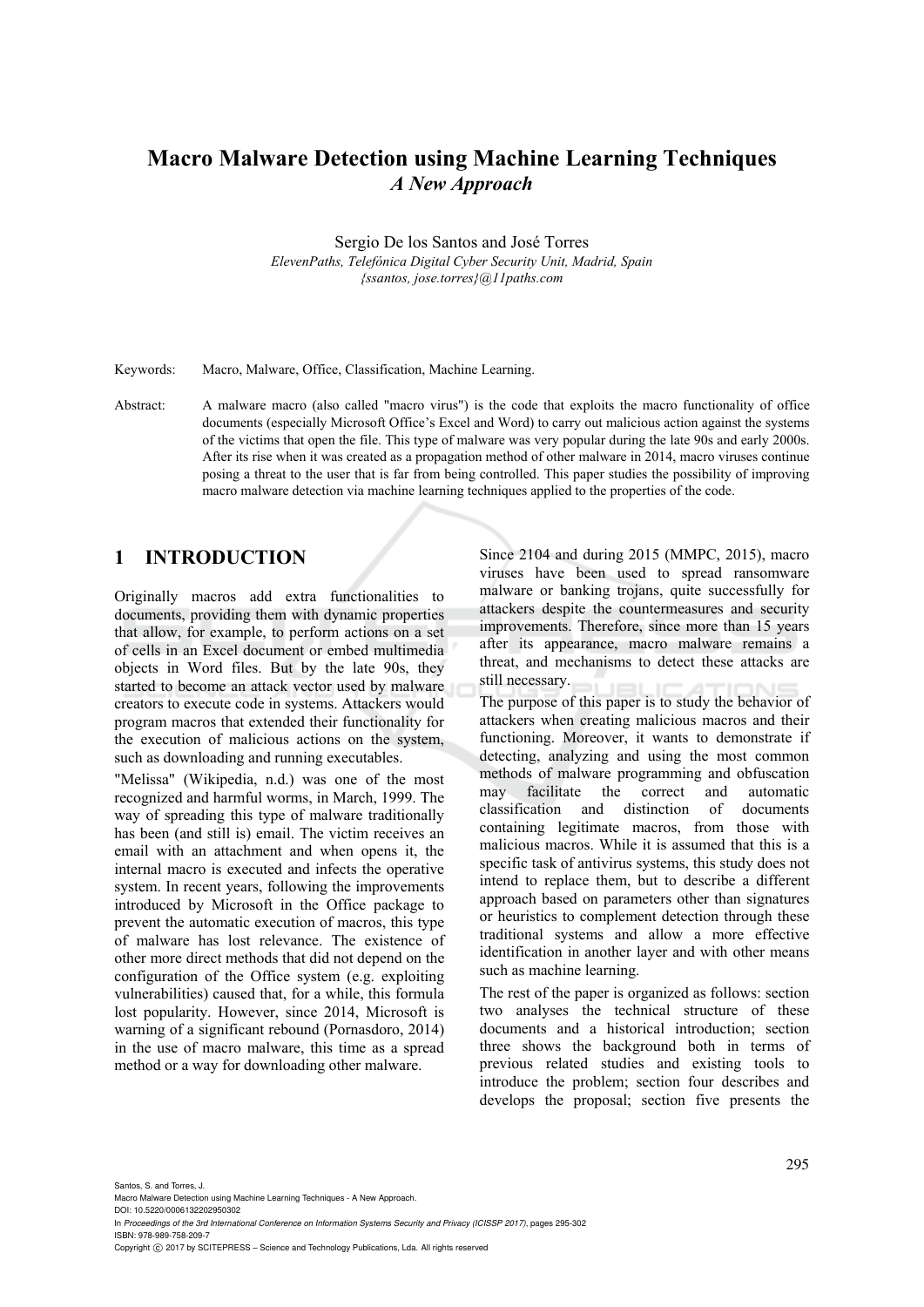results of this work to finally describe the conclusions and possible future work in the last section.

## **2 BACKGROUND**

Visual Basic for Applications (Wikipedia, n.d.) is the language used to create macros in Office. It appeared in 1993, and its latest version dates from 2013. It is related to Visual Basic, in the sense that it needs its engine to run, but it is not independent: it must run within another application that contains the code, and interact with other applications through OLE Automation objects (a Microsoft internal CPI).

VBA is compiled into P-Code (also used in Visual Basic). This is a proprietary system from Microsoft that allows its decompilation to the original format in which the code was written. Once compiled, it is stored in the corresponding Office document as a separate flow in an OLE or COM object.

Since 2007 there are two very different formats of Office documents, and depending on the version of the Office format used, this object can be found embedded in the document or as a separate file. The different formats are:

- Based on Microsoft formats prior to 2007 with .doc or .xls extensions ("classic" format). Formats prior to 2007 are actually an OLE object in themselves.
- Based on Open XML formats (Microsoft, s.f.) after 2007 with .docx or .xlsx extensions for example. These formats are actually ZIP files, which contain the same COM object as a macro.

COM or OLE objects used by Microsoft to store macros are specifically OLE objects with the structure "Office VBA File Format".

# **3 STATE OF THE ART**

From the macro malware analysis standpoint, on the Internet we can find numerous specific analysis about malware that uses different techniques that maximize the chances of VBA to get control of the system and execute code. In the antivirus industry, numerous patents have been created to control this type of malware, such as (Ko, 2004), that describes how to extract the macro in a document, analyses the flow and operations of the code, compares against a database previously categorized and issues a verdict. Improving the previous approach, since the late 90 new malware detection techniques appear based on

program behavior analysis, such as (Chi, 2006), patented by Symantec in 2006. As a third approach, we can categorize those techniques, for example (Shipp, 2009), consisting of a more thorough analysis of the code itself through the use of statistics, but always limited to the morphological aspect, that is, comments, character frequency, names of variables and functions, etc.

In addition to the above, a new and different approach can be taken into account, based on the use of machine learning techniques to detect malware. In this case, most of the existing literature comes from academia and is considerably less extensive than that addressed by the aforementioned approaches. For example, in (Nissim, et al., 2015) Nir Nissim et al use a methodology they have named Active Learning in which they use machine learning techniques in order to, from Open XML formats (.docx extension), extract features from the document that are external to the code using a system called SFEM, and that when combined with their learning system ALDOCX, help identify malware on office documents. The extraction of SFEM features is based on obtaining internal paths of the ZIP composing the document. This system is restricted only to new formats based in Office's XML, and it needs the full document to work properly, including text or relevant content, which may violate privacy if information control during analysis is not strict enough.

Furthermore, in (Schreck, et al., 2013) Schreck et al presented in 2013 another approach which they called Binary Instrumentation System for Secure Analysis of Malicious Documents, which sought to distinguish malicious documents extracting the malicious malware payload and identifying the exploited vulnerabilities. However, it only worked for classifiying classic Microsoft formats (.doc extension).

The technique and framework presented in this research is able to work with both classic format and Open XML-based documents. In addition, it relies primarily on the characteristics of the VBA project code and other metadata of the file, but it completely detaches from the contents of the document or any aspect that allows establishing a connection with a particular document. The use of metadata is limited, focusing the machine learning on the code features that define them at semantic level. Moreover, as we will analyze in further sections, we potentiate the selection of features similar to that used by Schreck, et al., automating it and making it dynamic in time.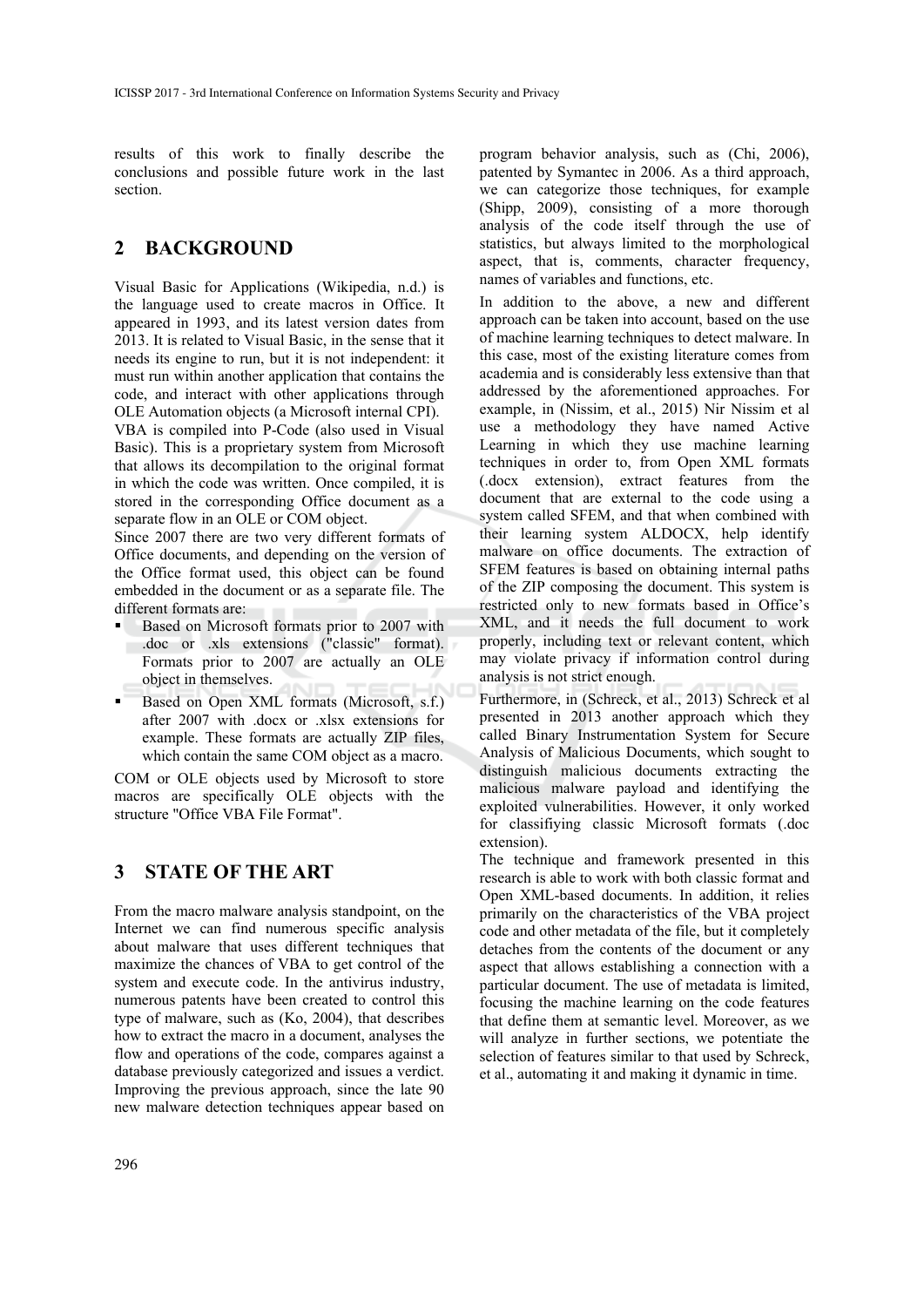# **4 DESCRIPTION OF THE PROPOSAL**

The research proposal, therefore, is based on the application of machine learning techniques, in this case classification and supervised learning techniques, to determine whether by creating a specialized classifier it is possible to become more effective than the solutions most commonly used and known nowadays, which basically are limited to antivirus engines.

#### **4.1 Identification and Collection of Samples**

Since the goal is to build a classification system, the fundamental initial process will be the collection of samples. This exercise should help obtain a representation of the universe to be studied as realistic as possible. For this research, we have taken samples from Word office documents in .doc, .docx format as well as in .docm from different sources and created at different times, although with a significant percentage of recent and current samples (about 80% of the samples collected were created in 2015 or 2016). The samples were collected from diferent sources as for example email accounts that usually receive spam or malware attached, repositories of public malware (malwr.com, contagiodump, etc.) and repositories of documents in general (P2P networks, search engines and repositories of public documents, etc.)

We recovered a total of 1,671 office documents. For the sample identification and classification, we created two different classes or sets:

- Goodware: Word files with macros from more trusted sites (document repositories in domains of public entities, universities, etc.) and without a heuristic pattern detected that could be described as suspicious. For example, obfuscated strings, the presence of suspicious calls to API, etc. In addition to the absence of suspicious indicators, we used multiple antivirus engines to validate that they were not detected as malware.
- Malware: Samples that, analyzed with more than three different antivirus engines, were detected as malware by at least three of these engines, regardless of their characteristics.

Considering the detection by three or more engines as "a threshold" for malware is arbitrary, although accepted by literature in general. Choosing a good

detection "threshold" is a complex exercise that still has not been solved or standardized, but that can make the result of a research based on classification to throw different results depending on whether it is malware or goodware, two terms that are not always properly distinguished even by antivirus engines.

### **4.2 Analysis of Samples and Coding of Features**

To create a classifier, it is necessary to decide which features will be taken from the samples and how they will be coded. These features will serve as predictors that will form the input vector of the classifier to be built. In this phase of the study, the features are not final yet, but respond to the bulk of all those features that have been obtained from samples using the available tools.

For example, some features may seem to have no impact on the result of the classification, others however may have a direct correlation, and others may be even correlated with each other and in turn be decisive for the outcome. In the following charts (Figures 1 and 2), we can see how the linear adjustment of the ratio shows a certain inverse relation between the size of samples (in megabytes) and the number of detections by antivirus engines.



Figure 1: Document size (MB) vs Number of detections.

However, in the case of size of the VBA project where macros are stored, the linear adjustment reveals that the relation is direct, that is, the larger the size of the VBA project, implies a greater number of antivirus engines that would detect the sample. This may be because, usually, in the case of Word documents, macros are typically not too complex, so the generated VBA code is not complex either.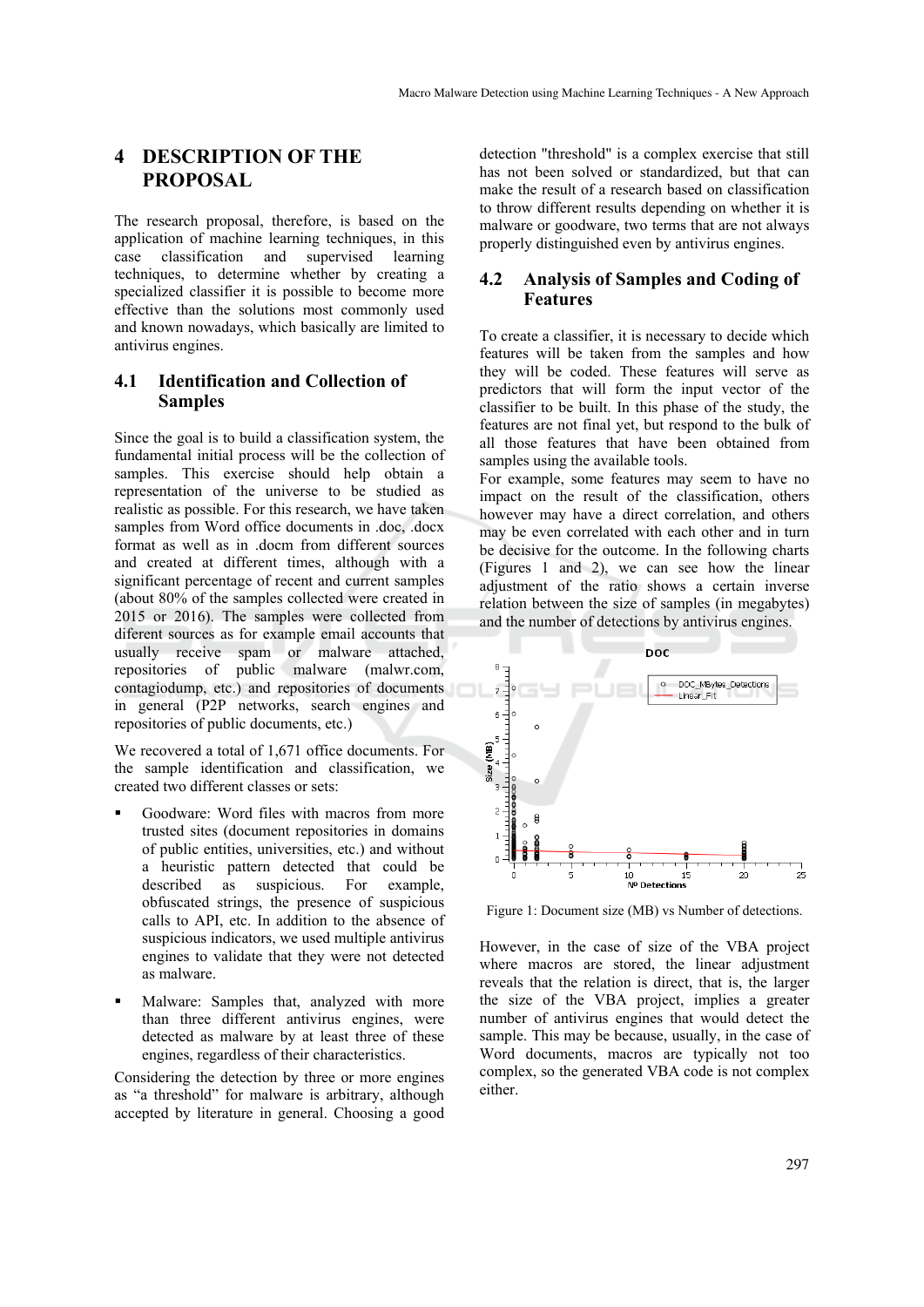

Figure 2: VBA Project size (MB) vs Number of detection.

However, in the case of malicious macros, the amount of code is higher, since usually many functions and procedures are needed to perform such actions. In any case, this continues to be an assumption based on the observation of the researcher that cannot actually be demonstrated without some kind mechanism such as the one presented in this study.

Thus, thanks to our implementation of an automatic selection of characteristics (ASC) based in PCA, the outflow of the classifier (once validated by analysts) serves as feedback and becomes part of the training set. The continuous arrival of new samples to this training set, will lead to the emergence of new features and to changes in the weighting performed by the classifier. These changes must be automatically detected by the ASC depending on the quality of the results obtained by the classifier.

This research relies heavily on information provided by the decompiled code of the macro, although additionally we have included heuristic characteristics used by the Python framework python-oletools. This way, the input characteristics vector has been reduced to a minimum size appropriate to the needs of the classifier, and it allows sufficient flexibility in terms of automatic selection of characteristics for the results obtained to be significantly improved. The proportion of characteristics directly related to the decompiled macro code that make up the vector is 76%.

The coding of the features in the vector is binary, since the load of the classifier is relieved by reducing the search space and therefore increasing its performance in terms of time and amount of computation.

Currently we work with four classification algorithms: Binary Decision Trees, Support Vector Machines, Random forest and Neural Networks, although the system as a whole has been designed so that the used classifier is an interchangeable piece, both at algorithm level and version of the classifier itself. Therefore, depending on the results, we will be able to quickly and easily change between any of the three algorithms implemented without the functioning of the system being affected. Moreover, new algorithms may be added to the existing ones simply respecting the modular structure of the system with which the previous ones were added, which is a relatively simple process.

In addition to the classifier, we have developed a framework that acts as a wrapper, adding a layer of high-level functionalities, such as the capacity to relate malware or add new samples and analyze them. With this, among other things, the classifier is supplied automatically with different sample sources that are dumped on an unified deposit for their subsequent processing. Thus, the number of samples will progressively increase, taking also into account that the system itself is a source of incorporation of samples that are uploaded by users through the platform that has been developed so that analysts, among others, can interact with the system in a more user-friendly way.

Among the features used to form the vector, we have taken into account specific characteristics of the code from macros as well as other features of the VBA project and the document itself. For example, one of the code's characteristics taken into account could be the use of words reserved in VBA related to macros auto-execution (AutoExec, AutoOpen, Document Open, etc.), or invocations to typical access libraries to APIs of the system that allow a higher functionality in macros. For the implementation of extractions of such characteristics, we have used the Python library OleVBA.



Figure 3: Graphical representation of weighting of characteristics.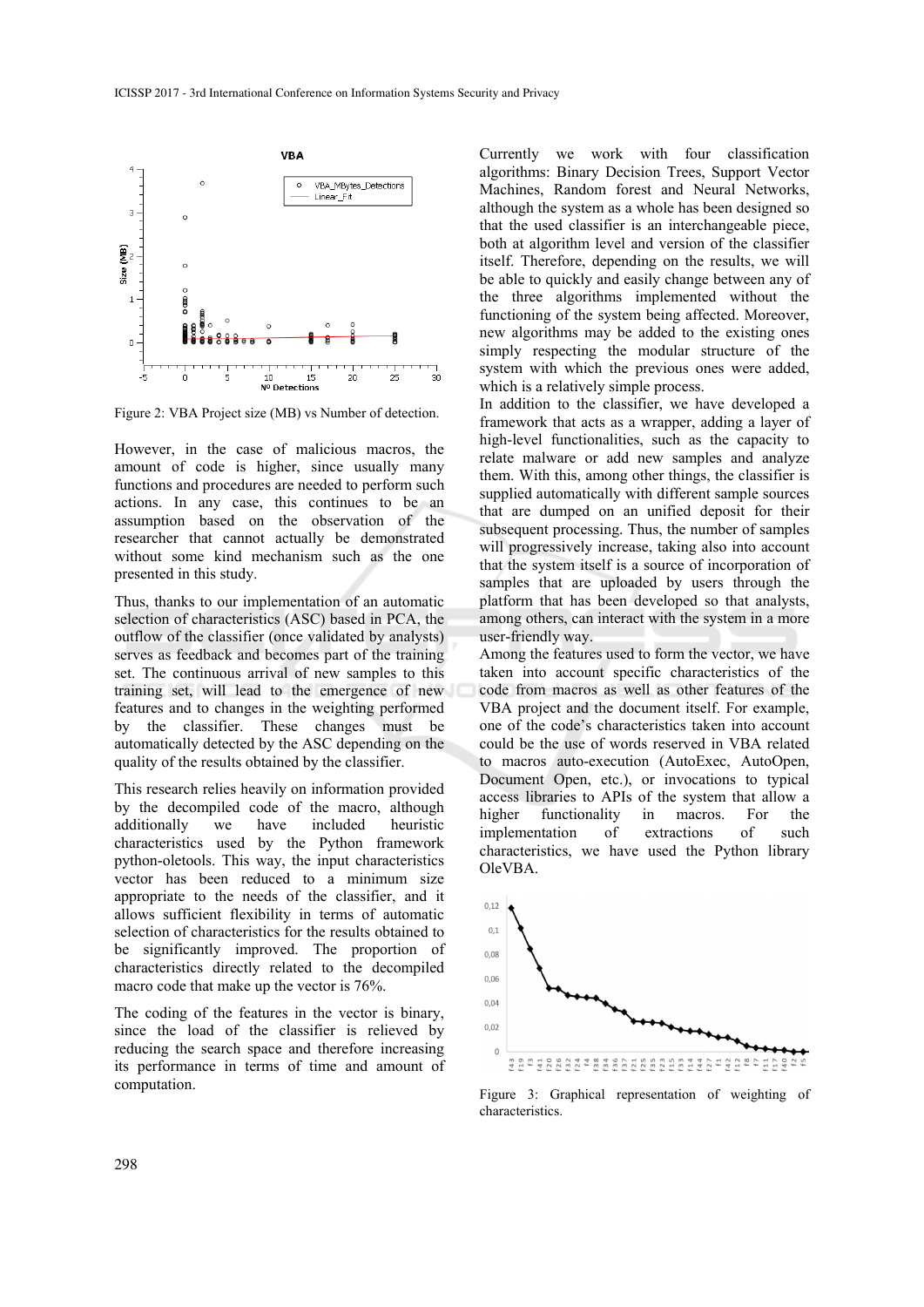On the other hand, an example of a feature both of the VBA project and of the Word document itself could be the time difference between its creation and the last modification, or the number of macros in a document.

For extraction and analysis of these characteristics, a specific program is created for our needs. Based on the Python library OleFile, it compensates the scarcities found in OleVBA, complements it, and also directly produces the vector that characterizes it for each input sample. This vector is composed of 45 bits in total, but not all features are purely binary (some have been discretized). This means that 45 bits do not necessarily involve 45 different characteristics, but some monopolize up to 4 bits to characterize the sample in a more granular way. For example, macros sizes are discretized that way, grouping them by ranges.

Definitely, as a result of all the above, we obtain a base vector (BV), which contains all significant features that have been commonly extracted from all types of referred documents (doc, docx and docm), and that defines them anonymously as input for the classifier. Since this is a first version of the system, we should mention that this vector can vary over time, either by adding new features that can be drawn from the documents already analyzed, or by the inclusion of new documents, such as Excel, PowerPoint or PDF that provide new features themselves. NEE AND

#### **4.3 Feature Selection**

Weka was used at the earliest stages of the study in order to make a first approach that served as a quick method of validation of the functionalities for a later debugging based on successive iterations. Given the structure of the extracted information as how it is reflected in the vector (as binary predictors), the type of classifier used quite fits with algorithms based on trees, especially J48, REPTree and Random Forest. We took a significant number of samples (over 500 samples) and carried out different classification exercises using decision trees with different algorithms that allowed a quick and visual check of the quality of the features. That way we were able to guarantee, not formally (there are numerous techniques to validate this) but "visually", that the functionalities chosen were suitable for the initial scope of this research. Subsequently this has been validated in a more rigorous way.

For example, the first approaches revealed some characteristics that were very important decision-

wise, such as the inclusion of the word "Document Close" (f43). However, this is not a definitive tree, since repeated iterations of the automatic selector are necessary to use all the features properly and enrich the final decision algorithm.

This exercise also aimed to debug the future classifier, the vector, and verify that decision trees could indeed result in a good classifier.

With these classification algorithms we also obtained the first approximations of the results that can be obtained with these features. In the specific case shown, we managed to classify a set of crossvalidation test and training with an accuracy of 96.39%, and a false positive rate (misclassification) of 3.60%, which points to acceptable outcomes.

### **4.4 Structure of the Classifier and Basic Functioning**

As we have seen in previous sections, the classifier receives as input a binary vector of features (predictors) previously selected by the ASC from the BV, which we will refer to as final vector (FV).

Since it is a binary classification problem, where all types with which we work are Malware and Goodware, as usual we have a training set the data of which are structured in the form  $\{X_i, y_i\}_{i=1}^{Nv}$ , where  $y_i \in \{Malware, Goodware\}$  is the categorical variable and  $X_i = [x_{i1}, ..., x_{iN}] | x_i \in \{0, 1\}$  is each of the  $N_V$  vectors contained in the training set, formed by N binary predictors.

The characteristics that form the FV are those with a significant importance in the classification process according to the set of samples that exist in the system at a given time t. Thus, each x feature will have a  $p_i$  weighting at a given time.  $p_i = P(x \mid t)$ .

In turn, over time and depending on the samples incorporated to the system, different BV will appear among which we will need to select which one is most suitable depending on the time. Thus, at the time of writing this paper for example, the weight distribution in the BV of each feature according to its node's contribution in Random Forest is displayed in Fig. 4.

As we can see, from f40 the rest of the features are weighted 0, which does not mean that at another time it will remain the same.

#### **4.5 Training and First Classification**

Once we have a disposal of samples, a clear classification, and its characteristics vector extracted, we move to the construction phase of the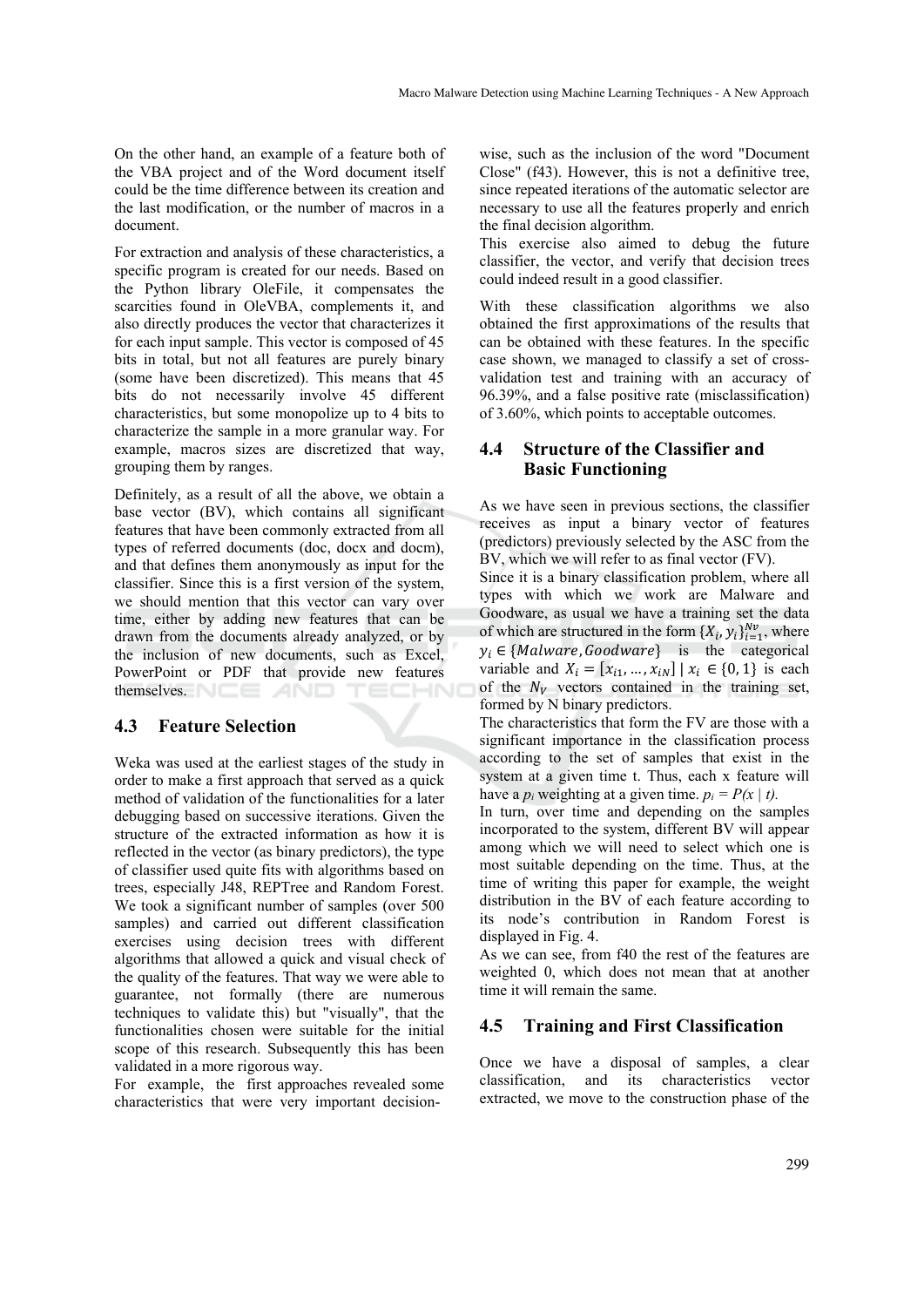classifier itself. We have 1,671 samples classified according to the aforementioned criteria.

At the time of writing this paper, the Machine Learning algorithms built into the system are implementations of SVM, DT, RF and NN.

As a first approximation, we have chosen these four, as they are well known algorithms that have previously shown good results in similar classification problems. The implementation that has been used for all the aforementioned algorithms is provided by the scikit-learn framework for Python, which is widely known and used in these kind of problems.

For the test phase, we took the remaining 500 samples, where a 90% is goodware and a  $10\%$  is malware and we checked the results using the cross validation technique with a width of 10%.

# **5 RESULTS**

#### **5.1 Theoretical Validation of the Results**

It is very important to note that we did not optimize the algorithms used, but we used a specific implementation amongst all existing variants that allow to work with these techniques.

On the other hand, we will not only take into account the final results in terms of accuracy, but for the evaluation results we will give special prominence to the confusion matrix, where "positive" means that a sample is malware.

This matrix should pay particular attention to false positives and false negatives in the case of analysis of malware samples. The reason is that, especially when compared with the malware world, not all accuracy is valid at any cost. Therefore, the construction of a classifier must also consider these parameters, ensuring that good results are not achieved at the expense of a false positives or false negatives rate that turn it inoperative.

In all cases, cross-validation was used at 10% and we calculated Accuracy, Precision and Recall. The results obtained in the test phase are displayed in Table 1. Additionally, we used F1-Score to combine accuracy and recall as the geometric average of both of them and AUC-ROC (Area Under ROC Curve).

During this test phase, different sets of training, tests and validation samples are used to build the

classifier and tune it. Usually the precision achieved in classification has been high with all the algorithms. Neural networks reach a precision of 0.99%, makes it the most promising candidate for the later phase.

#### **5.2 Practical Validation of the Results**

The final stage checks the performance of the trained classifier with a series of samples never seen before. We have taken 267 new samples from which 55.8% (149) are considered malware according to the aforementioned criteria.

Table 1: Comparison of algorithms during the test phase.

| Algorithm              | Accuracy F1-Score Recall Precision |       |        |         |  |
|------------------------|------------------------------------|-------|--------|---------|--|
| <b>Neural Networks</b> | 0.99                               | 0.961 | 0.925  | 0.99250 |  |
| <b>SVM</b>             | 0.89                               | 0.927 | 0.875  | 0.98045 |  |
| <b>Decision Tree</b>   | 0.95                               | 0.968 | 0.9375 | 0.99375 |  |
| <b>Random Forest</b>   | 0.94                               | 0.961 | 0.9375 | 0.99125 |  |

From there, they are classified and their quality indices and the confusion matrix are compared according to the different algorithms used. The results are presented in Table 2.

Table 2: Comparison of algorithms during the final phase.

|                      |      | <b>Accuracy Precision</b> | Precision | <b>AUC</b> |
|----------------------|------|---------------------------|-----------|------------|
| Algorithm            |      |                           | media     |            |
| <b>Neural</b>        |      |                           |           |            |
| <b>Networks</b>      | 0.90 | 0.86                      | 0.91      | 0.95       |
| <b>SVM</b>           | 0.93 | 0.93                      | 0.94      | 0.95       |
| <b>Decision Tree</b> | 0.88 | 0.82                      | 0.89      | 0.91       |

Table 3: Comparison of the algorithms confusion matrix during the final test phase.

| Algorithm                            | TP I | <b>FN</b>                  |      |      |
|--------------------------------------|------|----------------------------|------|------|
| Neural Networks   0.49   0.06   0.02 |      |                            |      | 0.41 |
| <b>SVM</b>                           |      | $0.53 \mid 0.02 \mid 0.03$ |      | 0.40 |
| <b>Decision Tree</b>                 | 0.46 | 0,08                       | 0,02 | 0.41 |

As the Table 2 shows, from the samples taken, we achieve a more precise classification with the SVM algorithm, since it allows to correctly classify 93% of the samples with a tolerable rate of false positives and false negatives. The AUC (Area Under the Curve ROC) can be used as a tool to measure the performance or effectiveness of the classifier. A test is considered as very good if it is between 0.9 and 0.97.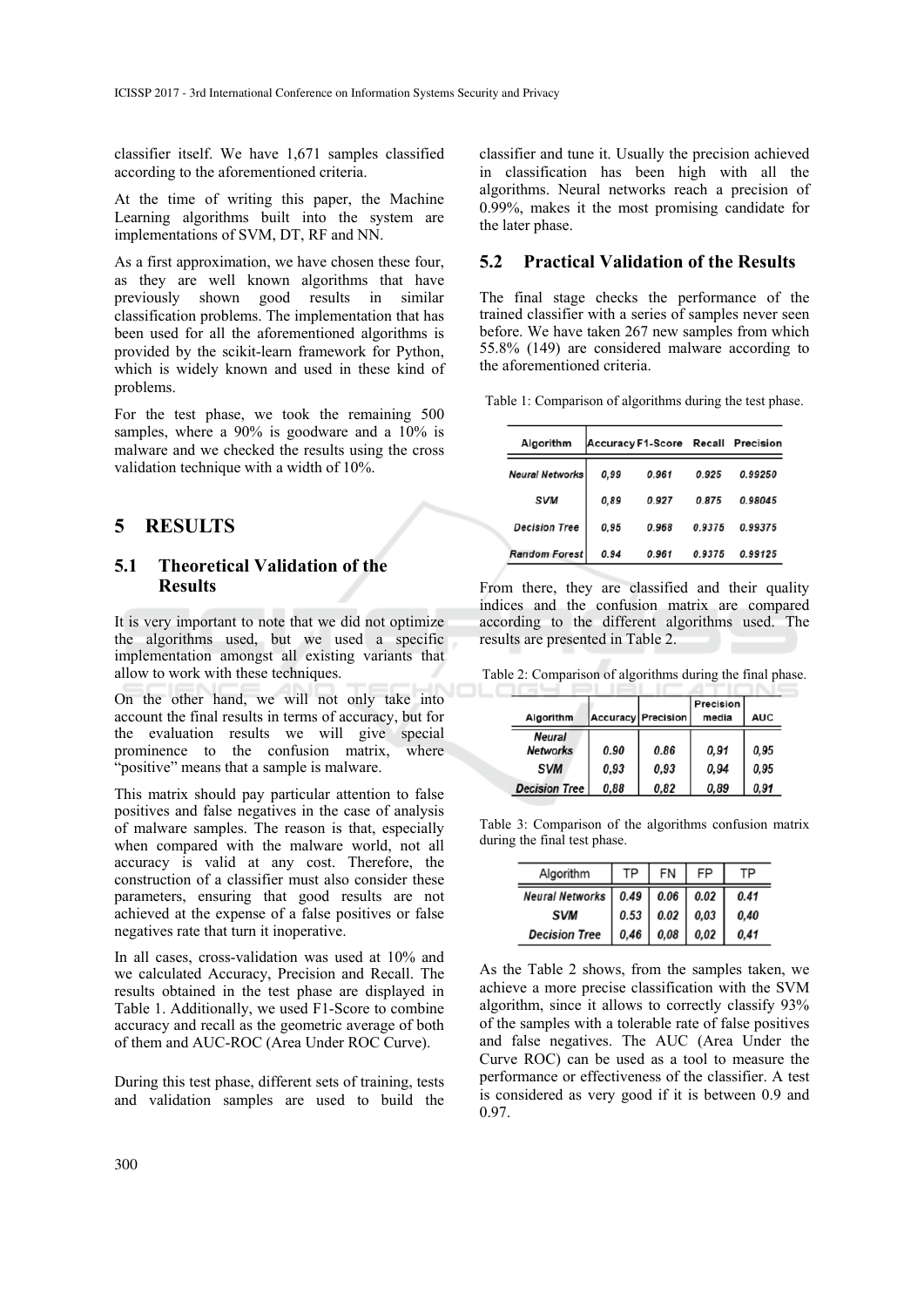It is noteworthy how, with different samples (and contrary to what happened with the test set), the SVM classification algorithm appears as much effective than neural networks, with a higher precision and accuracy, which means that its performance is superior even taking into account false positives and negatives. To test this further, Table 3 details the confusion matrix for each of the algorithms. The highest rate of false negatives (up to 8%) occurs in the classification conducted by decision trees, in addition to having the poorer classification data in general. We can see very similar values between the neural networks and support vector machines, although again it is confirmed that the performance of support vector machines is especially remarkable. From the matrix we deduce that it is especially effective classifying true positives (malware that indeed is malware), and at the expense of false positives and negatives below 3%. We can see that the penalty of decision trees in Table 2 (with a precision of only 88%) is given by a false negative rate of 8%, that is, the rate of malware not detected.

# **6 CONCLUSION AND FUTURE WORK**

The aim of this project is a first approach to the creation of a classifier with the capacity of learning to detect macro malware using mainly the characteristics of the VBA code, and compare its effectiveness between different algorithms and against traditional solutions such as antivirus engines. This kind of experiments does not seek to replace these consolidated traditional solutions, but to complement them and sometimes facilitate the work of analysts who design and update them.

During its development we have developed tools that allow the extraction and analysis of different types of documents, extracted and coded the features necessary for building a classifier, and finally we have compared the result of several classifiers previously trained. In addition, we have implemented the classifier in a framework that adds value to the results achieved by the classifier allowing us to improve, experiment and research further wih new data and algorithms.

However, and although the analysis and research still has room for improvement and optimization, we have to emphasize several points that have already been taken into account at the time of its implementation and development. For example, the

fact that the use of antivirus engines as previous classification systems to train the algorithms makes the classifier inherit their successes, mistakes, advantages and disadvantages. To clarify this point, we develope some of the background to the analysis, in which it is presupposed that:

- Samples taken as goodware are actually goodware. Although risky, precautions taken when choosing these samples (such as not relying solely on antivirus engines, but on the source) guarantee "real" goodware to a larger extent than the simple classification by number of engines.
- Samples taken as malware by many antivirus, are actually malware.
- There is a strong time factor in detection: Engines need time to create signatures, and the freshests samples may go unnoticed until the specific signature is created and most engines start detecting it. The same happens with false positives: a not very detected sample may be detected because of a simple mistake that ends up being corrected by the engines. Thus, the detection threshold set to define a sample as malware or not can vary depending on the moment when that sample is taken and analyzed. Choosing a three-engines threshold, as has been the case, tries to adjust as closely as possible to the relation between early detection and a false positive.

In fact, for a comparison truly independent and disconnected from the classification already carried out by antivirus engines, we would need to properly validate the samples with a detailed manual analysis, which would eliminate the time factor. Regardless of these risk factors introduced and already mitigated as much as possible, during the research we have demonstrated that a first approach turns produces promising results, in which the best trained classifier works with precision above 90%, with a false positive and negative rate below 3%, making it a good filter comparable to the results of the most advanced antivirus, and demonstrating that the choice of characteristics intrinsic to the VBA code that forms a macro could become an effective method for the classification of malware.

#### **REFERENCES**

Chi, D., 2006. *Generic detection and elimination of*